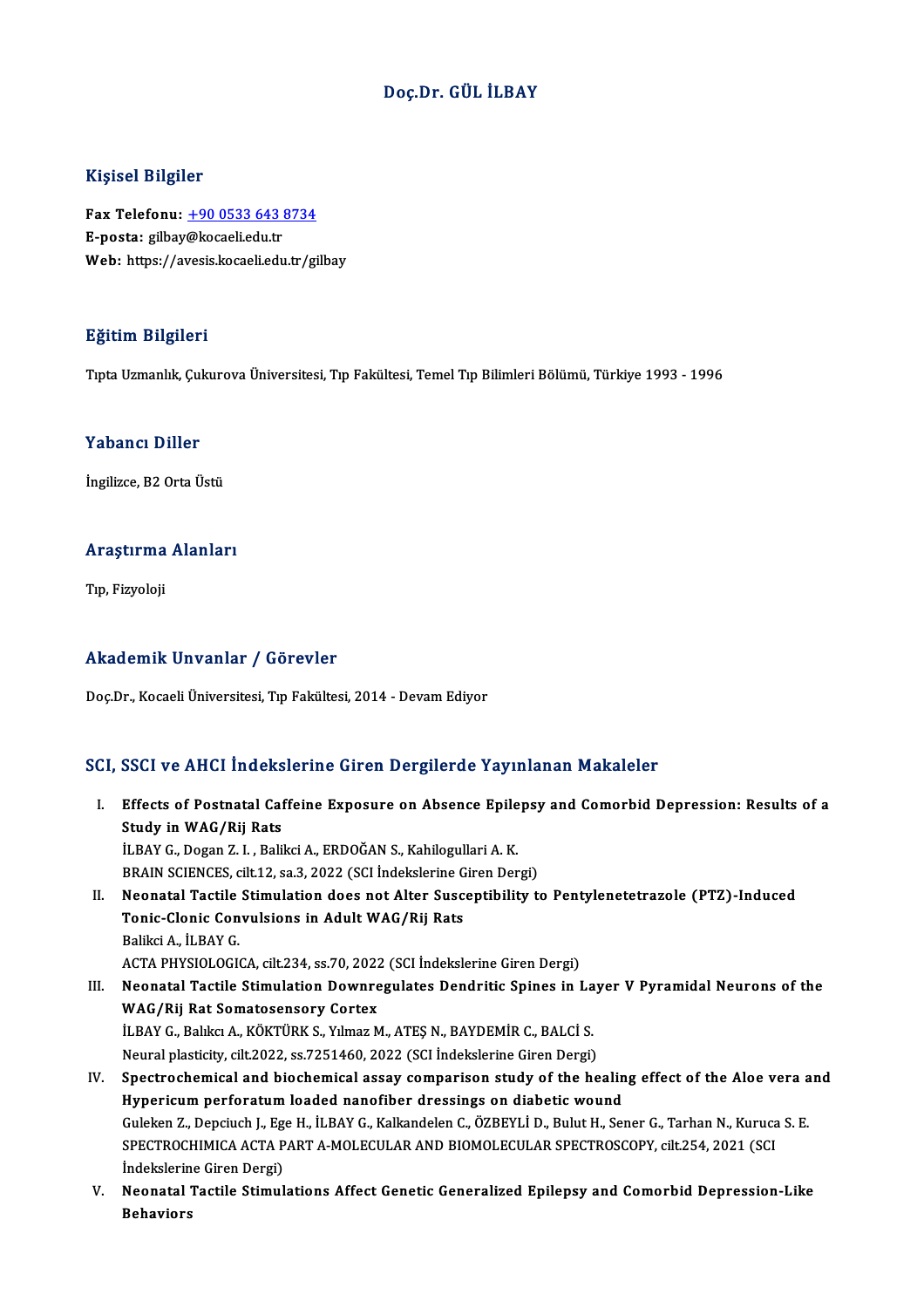BalikciA., İlbayG.,AteşN. Balikci A., İlbay G., Ateş N.<br>FRONTIERS IN BEHAVIORAL NEUROSCIENCE, cilt.14, 2020 (SCI İndekslerine Giren Dergi)<br>Analysis of nat blood plasma unan qaute opilantis saisunes by infranad spectros VI. Analysis of rat blood plasma upon acute epileptic seizures by infrared spectroscopy with FRONTIERS IN E<br>Analysis of rat<br>chemometrics<br>Turker Kave S Turker-Kaya S., İlbayG. VIBRATIONAL SPECTROSCOPY, cilt.109,2020 (SCI İndekslerineGirenDergi) Turker-Kaya S., İlbay G.<br>VIBRATIONAL SPECTROSCOPY, cilt.109, 2020 (SCI İndekslerine Giren Dergi)<br>VII. The Effects of Neonatal Tactile Stimulation and Deep Touch Pressure on Absence Epilepsy and<br>Comorbid Donression Like VIBRATIONAL SPECTROSCOPY, cilt.109, 2020 (SCI İndekslerine Giren Dergi)<br>The Effects of Neonatal Tactile Stimulation and Deep Touch Pressure on Absence Epilepsy a<br>Comorbid Depression Like Behaviors in Adult Wistar-Albino-Gl The Effects of Neonatal 1<br>Comorbid Depression Li<br>Balikci A., İLBAY G., ATEŞ N.<br>ACTA PHYSIOLOCICA cilt 23 Comorbid Depression Like Behaviors in Adult Wistar-Albino-Glaxo Rijswijk (Wag/Rij) Rats<br>Balikci A., İLBAY G., ATEŞ N.<br>ACTA PHYSIOLOGICA, cilt.225, ss.20-21, 2018 (SCI İndekslerine Giren Dergi) Balikci A., İLBAY G., ATEŞ N.<br>ACTA PHYSIOLOGICA, cilt.225, ss.20-21, 2018 (SCI İndekslerine Giren Dergi)<br>VIII. The Effects of Neonatal Caffeine Administration on Absence Epilepsy and Brain Tissue Membranes<br>Andre Wiston ACTA PHYSIOLOGICA, cilt.225, ss.20-21, 2018 (SCI İndekslerine<br>The Effects of Neonatal Caffeine Administration on Abse<br>on Adult Wistar - Albino -Glaxo Rijswijk (Wag/Rij) Rats<br>Dogan 7, L. il PAY C. Kova S.T., Poliksi A. ATES The Effects of Neonatal Caffeine Administration<br>Adult Wistar - Albino -Glaxo Rijswijk (Wa<sub>i</sub><br>Dogan Z. I. , İLBAY G., Kaya S. T. , Balikci A., ATEŞ N.<br>ACTA PHYSIQI QCICA .cilt 225, 88.20. 2018 (SCI İnde on Adult Wistar - Albino -Glaxo Rijswijk (Wag/Rij) Rats<br>Dogan Z. I. , İLBAY G., Kaya S. T. , Balikci A., ATEŞ N.<br>ACTA PHYSIOLOGICA, cilt.225, ss.20, 2018 (SCI İndekslerine Giren Dergi)<br>Sida Effects of Convulsive Seinunes a Dogan Z. I., İLBAY G., Kaya S. T., Balikci A., ATEŞ N.<br>ACTA PHYSIOLOGICA, cilt.225, ss.20, 2018 (SCI İndekslerine Giren Dergi)<br>IX. Side-Effects of Convulsive Seizures and Anti-Seizure Therapy on Bone in a Rat Model of Epil ACTA PHYSIOLOGICA, cilt.225, ss.20, 2018 (SCI İndekslerin<br>Side-Effects of Convulsive Seizures and Anti-Seizur<br>Ustaoglu S.G., EVİS Z., İLBAY G., Boskey A.L., Severcan F.<br>APRLIED SPECTROSCOPY, silt.72, 225, 22690, 705, 2019 Side-Effects of Convulsive Seizures and Anti-Seizure Therapy on Bone in a Ra<br>Ustaoglu S. G. , EVİS Z., İLBAY G., Boskey A. L. , Severcan F.<br>APPLIED SPECTROSCOPY, cilt.72, sa.5, ss.689-705, 2018 (SCI İndekslerine Giren Derg Ustaoglu S. G. , EVİS Z., İLBAY G., Boskey A. L. , Severcan F.<br>APPLIED SPECTROSCOPY, cilt.72, sa.5, ss.689-705, 2018 (SCI İndekslerine Giren Dergi)<br>X. Prevention of Epineural Fibrosis in Rats by Local Administration of Mit APPLIED SPECTROSCOPY, cilt.72, sa.:<br>Prevention of Epineural Fibrosis<br>Vural E., Yilmaz M., Ilbay K., İLBAY G.<br>TURKISH NEUROSURCERY, silt.26, sa Prevention of Epineural Fibrosis in Rats by Local Administration of Mitomycii<br>Vural E., Yilmaz M., Ilbay K., İLBAY G.<br>TURKISH NEUROSURGERY, cilt.26, sa.2, ss.291-296, 2016 (SCI İndekslerine Giren Dergi)<br>Investigation of Co Vural E., Yilmaz M., Ilbay K., İLBAY G.<br>TURKISH NEUROSURGERY, cilt26, sa.2, ss.291-296, 2016 (SCI İndekslerine Giren Dergi)<br>XI. Investigation of Compositional, Structural, and Dynamical Changes of Pentylenetetrazol-Ind TURKISH NEUROSURGERY, cilt.26, sa.2, ss.291-296, 2016 (SCI Indekslerine Giren Dergi)<br>Investigation of Compositional, Structural, and Dynamical Changes of Pentyle<br>Seizures on a Rat Brain by FT-IR Spectroscopy<br>Turker S., ILB Investigation of Compositional, Structure<br>Seizures on a Rat Brain by FT-IR Spectr<br>Turker S., İLBAY G., Severcan M., Severcan F.<br>ANALYTICAL CHEMISTRY silt 96, sp.3, sp.136 Seizures on a Rat Brain by FT-IR Spectroscopy<br>Turker S., İLBAY G., Severcan M., Severcan F.<br>ANALYTICAL CHEMISTRY, cilt.86, sa.3, ss.1395-1403, 2014 (SCI İndekslerine Giren Dergi)<br>Migration of a Lumbar Pod ta Postorior Sasr Turker S., İLBAY G., Severcan M., Severcan F.<br>ANALYTICAL CHEMISTRY, cilt.86, sa.3, ss.1395-1403, 2014 (SCI İndekslerine Giren Dergi)<br>XII. Migration of a Lumbar Rod to Posterior Sacral Region: An Extremely Unusual Compl ANALYTICAL CHEM<br>Migration of a Lu<br>Instrumentation<br><sup>Ilhov K.</sup> Yasa N. <sup>it I</sup> Migration of a Lumbar Rod to<br>Instrumentation<br>Ilbay K., Yasa N., İLBAY G., ETUŞ V.<br>IQUPNAL OF NEUPOLOCICAL SCIE Instrumentation<br>Ilbay K., Yasa N., İLBAY G., ETUŞ V.<br>JOURNAL OF NEUROLOGICAL SCIENCES-TURKISH, cilt.31, sa.1, ss.209-212, 2014 (SCI İndekslerine Giren Dergi) Ilbay K., Yasa N., İLBAY G., ETUŞ V.<br>JOURNAL OF NEUROLOGICAL SCIENCES-TURKISH, cilt.31, sa.1, ss.209-212, 2014 (SCI İndekslerine Gire<br>XIII. Epileptic seizures induce structural and functional alterations on brain tissue me TURNAL OF NEUROLOGICAL SCIENCES-TUR<br>Epileptic seizures induce structural and<br>Turker S., Severcan M., İLBAY G., Severcan F.<br>Bioshimisa et Bionhysisa Asta , Biomamhnan Biochimica et Biophysica Acta - Biomembranes, cilt.1838, sa.12, ss.3088-3096, 2014 (SCI Expanded İndekslerine<br>Giren Dergi) Turker S., Severcan M., İLBAY G., Severcan F. Biochimica et Biophysica Acta - Biomembranes, cilt.1838, sa.12, ss.3088-3096, 2014 (SCI Expanded İndeks<br>Giren Dergi)<br>XIV. Investigation of the effects of different epileptic activities on cell membrane proteins reveals<br>dia Giren Dergi)<br>Investigation of the effe<br>diagnostic information<br>Turken S. Seversen M. Ube diagnostic information<br>Turker S., Severcan M., Ilbay G., Severcan F. AMINO ACIDS, cilt.41, 2011 (SCI İndekslerine Giren Dergi) XV. Effect of pentylenetetrazole and sound stimulation induced single and repeated convulsive seizures AMINO ACIDS, cilt.41, 2011 (SCI İndekslerine Giren Dergi)<br>Effect of pentylenetetrazole and sound stimulation induced single and repeated c<br>on the MDA, GSH and NO levels, and SOD activities in rat liver and kidney tissues<br>p DİLLİOĞLUGİL M. Ö. , Kir H., Demir C., İLBAY G., ŞAHİN D., DİLLİOĞLUGİL Ö., Bambal G., Mekik H., ATEŞ N.<br>BRAIN RESEARCH BULLETIN, cilt.83, sa.6, ss.356-359, 2010 (SCI İndekslerine Giren Dergi) on the MDA, GSH and NO levels, and SOD activities in rat liver and kidney tissue:<br>DİLLİOĞLUGİL M. Ö., Kir H., Demir C., İLBAY G., ŞAHİN D., DİLLİOĞLUGİL Ö., Bambal G., Mek<br>BRAIN RESEARCH BULLETIN, cilt.83, sa.6, ss.356-359 DİLLİOĞLUGİL M. Ö. , Kir H., Demir C., İLBAY G., ŞAHİN D., DİLLİOĞLUGİL Ö., Bambal G., Mekik H., ATEŞ N.<br>BRAIN RESEARCH BULLETIN, cilt.83, sa.6, ss.356-359, 2010 (SCI İndekslerine Giren Dergi)<br>XVI. Diagnosis of Airway **BRAIN RES<br>Diagnosis<br>Machines<br>SAHIN D. L** Diagnosis of Airway Obstruction or Restrictive<br>Machines<br>ŞAHİN D., Ubeyli E. D. , İLBAY G., Sahin M., Yasar A. B.<br>JOUPNAL OE MEDICAL SYSTEMS silt 24, 82 5, 82 967 Machines<br>ŞAHİN D., Ubeyli E. D. , İLBAY G., Sahin M., Yasar A. B.<br>JOURNAL OF MEDICAL SYSTEMS, cilt.34, sa.5, ss.967-973, 2010 (SCI İndekslerine Giren Dergi) \$AHİN D., Ubeyli E. D. , İLBAY G., Sahin M., Yasar A. B.<br>JOURNAL OF MEDICAL SYSTEMS, cilt.34, sa.5, ss.967-973, 2010 (SCI İndekslerine Giren Dergi)<br>XVII. Recurrent Neural Networks for Diagnosis of Carpal Tunnel Syndrom Findings<br>Ilbay K., Ubeyli E. D., İLBAY G., Budak F. Recurrent Neural Networks for Dia<br>Findings<br>Ilbay K., Ubeyli E. D. , İLBAY G., Budak F.<br>JOUPNAL OE MEDICAL SYSTEMS .gilt 24 Findings<br>Ilbay K., Ubeyli E. D. , İLBAY G., Budak F.<br>JOURNAL OF MEDICAL SYSTEMS, cilt.34, sa.4, ss.643-650, 2010 (SCI İndekslerine Giren Dergi)<br>Differentiation of Tute Subtunes of Adult Hydrosenbalus by Mixtune of Experts Ilbay K., Ubeyli E. D. , İLBAY G., Budak F.<br>JOURNAL OF MEDICAL SYSTEMS, cilt.34, sa.4, ss.643-650, 2010 (SCI İndekslerine Giren De<br>XVIII. Differentiation of Two Subtypes of Adult Hydrocephalus by Mixture of Experts JOURNAL OF MEDICAL SYSTEMS, cilt.34, sa.4, ss.643-6<br>Differentiation of Two Subtypes of Adult Hydro<br>Ubeyli E. D. , Ilbay K., İLBAY G., ŞAHİN D., AKANSEL G.<br>JOURNAL OF MEDICAL SYSTEMS, silt.34, sa.3, ss.381-5 Differentiation of Two Subtypes of Adult Hydrocephalus by Mixture of Experts<br>Ubeyli E. D. , Ilbay K., İLBAY G., ŞAHİN D., AKANSEL G.<br>JOURNAL OF MEDICAL SYSTEMS, cilt.34, sa.3, ss.281-290, 2010 (SCI İndekslerine Giren Dergi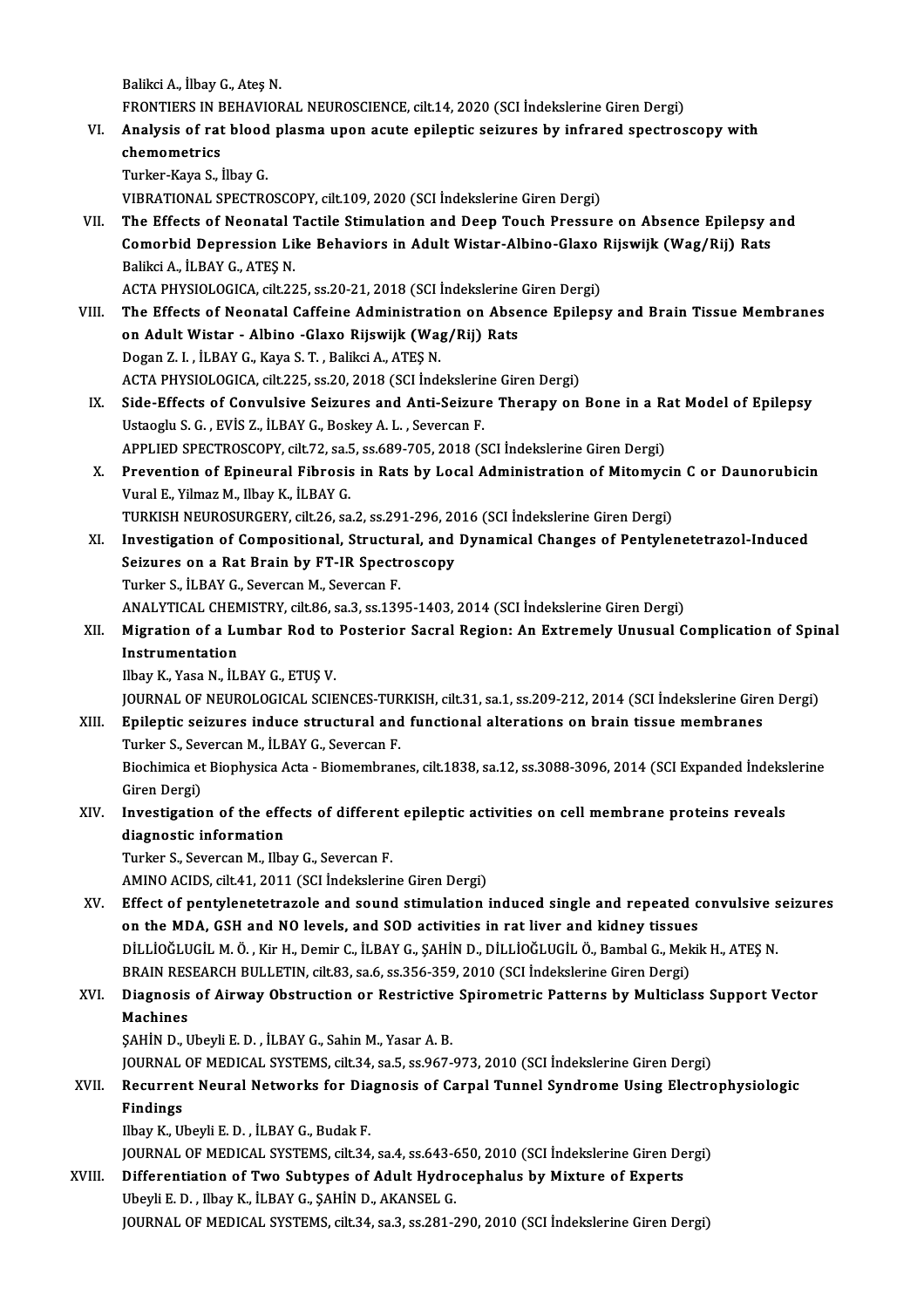| XIX.         | Analysis of spike-wave discharges in rats using discrete wavelet transform                                                                |
|--------------|-------------------------------------------------------------------------------------------------------------------------------------------|
|              | Ubeyli E.D., Ilbay G., ŞAHİN D., ATEŞ N.                                                                                                  |
|              | COMPUTERS IN BIOLOGY AND MEDICINE, cilt.39, sa.3, ss.294-300, 2009 (SCI İndekslerine Giren Dergi)                                         |
| XX.          | Vagus Nerve Stimulation Suppresses Generalized Seizure Activity and Seizure-Triggered Postictal                                           |
|              | Cardiac Rhythm Changes in Rats                                                                                                            |
|              | ŞAHİN D., İLBAY G., Imal M., Bozdogan O., ATEŞ N.                                                                                         |
|              | PHYSIOLOGICAL RESEARCH, cilt.58, sa.3, ss.345-350, 2009 (SCI İndekslerine Giren Dergi)                                                    |
| XXI.         | Immunocytochemistry of neuron specific enolase (NSE) in the rat brain after single and repeated                                           |
|              | epileptic seizures                                                                                                                        |
|              | Yardimoglu M., Ilbay G., DALÇIK C., DALÇIK H., ŞAHİN D., ATEŞ N.                                                                          |
|              | INTERNATIONAL JOURNAL OF NEUROSCIENCE, cilt.118, sa.7, ss.981-993, 2008 (SCI İndekslerine Giren Dergi)                                    |
| XXII.        | Effects of the adenosinergic neuromodulatory system on absence epilepsy and cerebrovascular                                               |
|              | permeability                                                                                                                              |
|              | Sahin D., Ilbay G., Ates N.                                                                                                               |
|              | ACTA PHARMACOLOGICA SINICA, cilt.27, ss.112, 2006 (SCI İndekslerine Giren Dergi)                                                          |
| XXIII.       | Suppression of generalized seizures activity by intrathalamic 2-chloroadenosine application                                               |
|              | Ates N., Ilbay G., Sahin D.                                                                                                               |
|              | EXPERIMENTAL BIOLOGY AND MEDICINE, cilt.230, sa.7, ss.501-505, 2005 (SCI Indekslerine Giren Dergi)                                        |
| XXIV.        | Topical application of mitomycin C prevents epineural scar formation in rats                                                              |
|              | Ilbay K., Etus V., Yildiz K., Ilbay G., Ceylan S.<br>NEUROSURGICAL REVIEW, cilt.28, sa.2, ss.148-153, 2005 (SCI İndekslerine Giren Dergi) |
| XXV.         | Theophylline, a methylxanthine derivative, suppresses absence epileptic seizures in WAG/Rij rats                                          |
|              | Ates N., Sahin D., Ilbay G.                                                                                                               |
|              | EPILEPSY & BEHAVIOR, cilt.5, sa.5, ss.645-648, 2004 (SCI Indekslerine Giren Dergi)                                                        |
| XXVI.        | Changes in blood-brain barrier permeability during hot water-induced seizures in rats                                                     |
|              | Ilbay G., Sahin D., Ates N.                                                                                                               |
|              | NEUROLOGICAL SCIENCES, cilt.24, sa.4, ss.232-235, 2003 (SCI Indekslerine Giren Dergi)                                                     |
| <b>XXVII</b> | Changes in the blood-brain barrier permeability and in the brain tissue trace element                                                     |
|              | concentrations after single and repeated pentylenetetrazole-induced seizures in rats                                                      |
|              | Sahin D., Ilbay G., Ates N.                                                                                                               |
|              | PHARMACOLOGICAL RESEARCH, cilt.48, sa.1, ss.69-73, 2003 (SCI Indekslerine Giren Dergi)                                                    |
| XXVIII.      | Effects of adenosine administration on spike-wave discharge frequency in genetically epileptic rats.                                      |
|              | Ilbay G., Sahin D., Karson A., Ates N.                                                                                                    |
|              | Clinical and experimental pharmacology & physiology, cilt.28, sa.8, ss.643-6, 2001 (SCI Expanded Indekslerine                             |
|              | Giren Dergi)                                                                                                                              |
| XXIX.        | Blood pressure and vascular reactivity to endothelin-1, phenylephrine, serotonin, KCI and                                                 |
|              | acetylcholine following chronic alcohol consumption in vitro                                                                              |
|              | Utkan T., Yıldız F., Ilbay G., Ozdemırcı S., Erden B. F., Gacar N., Ulak G.                                                               |
|              | FUNDAMENTAL & CLINICAL PHARMACOLOGY, cilt.15, ss.157-165, 2001 (SCI İndekslerine Giren Dergi)                                             |
| XXX.         | Blood pressure and vascular reactivity to endothelin-1, phenylephrine, serotonin, KCl and                                                 |
|              | acetylcholine following chronic alcohol consumption in vitro.                                                                             |
|              | Utkan T., Yildiz F., Ilbay G., Ozdemirci S., Erden B. F., Gacar N., Ulak G.                                                               |
|              | Fundamental & clinical pharmacology, cilt.15, ss.157-65, 2001 (SCI İndekslerine Giren Dergi)                                              |
| XXXI.        | Absence epilepsy and regional blood-brain barrier permeability: The effects of pentylenetetrazole-                                        |
|              | induced convulsions                                                                                                                       |
|              | Ates N., Esen N., Ilbay G.                                                                                                                |
|              | PHARMACOLOGICAL RESEARCH, cilt.39, sa 4, ss 305-310, 1999 (SCI İndekslerine Giren Dergi)                                                  |
|              |                                                                                                                                           |

### Diğer Dergilerde Yayınlanan Makaleler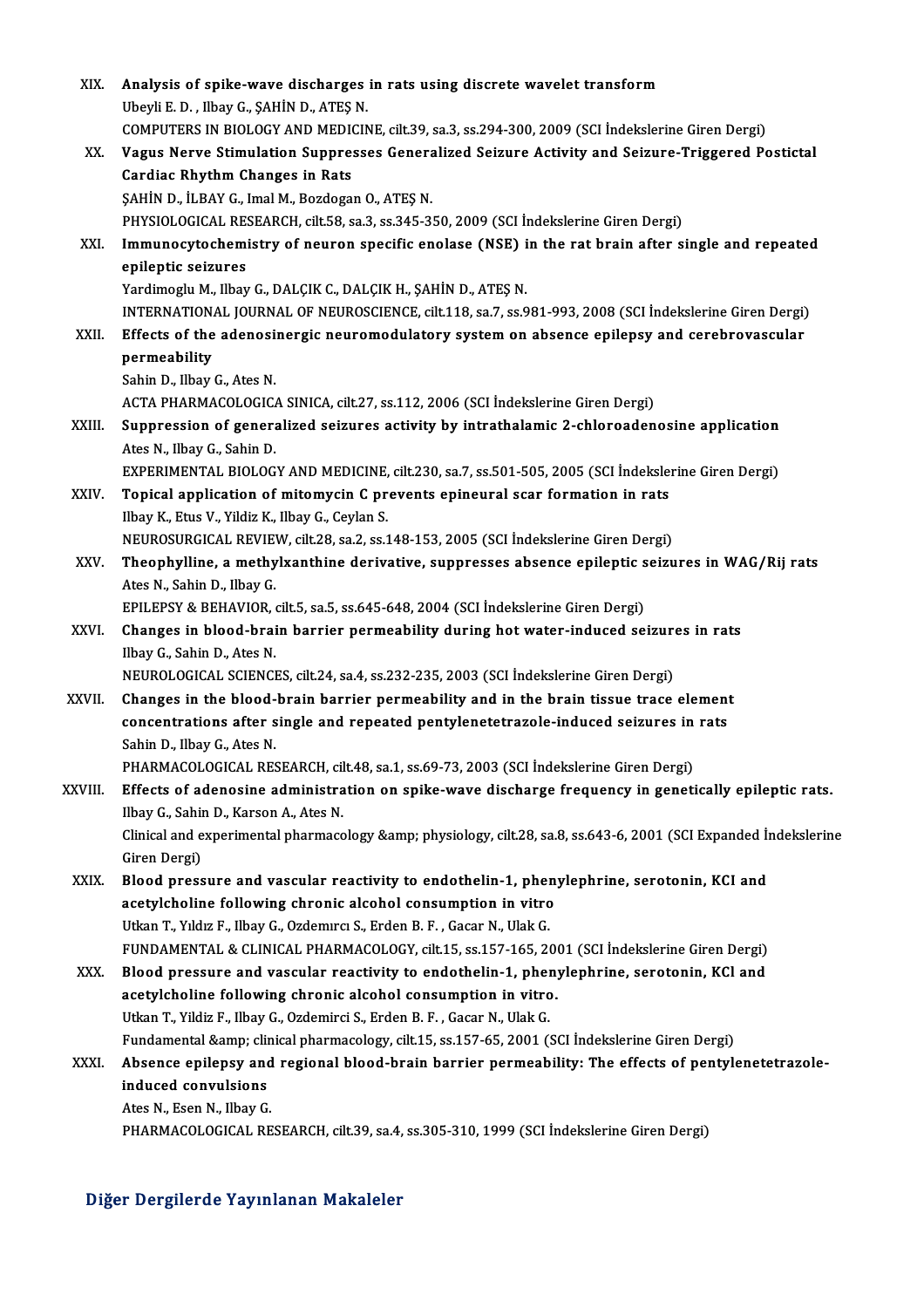- I. Botulinum toxin in the treatment of lingual dystonia induced by speaking<br>RUDAKE, Ardin E. Koskare A. H. BAX.C **Botulinum toxin in the treatment of<br>BUDAK F., Aydin E., Koçkaya A., İLBAY G.<br>Casa Banarta in Nauralagız gilt E. 82 1.93** BUDAK F., Aydin E., Koçkaya A., İLBAY G.<br>Case Reports in Neurology, cilt.5, sa.1, ss.18-20, 2013 (Diğer Kurumların Hakemli Dergileri) BUDAK F., Aydin E., Koçkaya A., İLBAY G.<br>Case Reports in Neurology, cilt.5, sa.1, ss.18-20, 2013 (Diğer Kurumların Hakemli Dergileri)<br>II. Light and Electron Microscopic Examinations in the Hippocampus of the Rat Brain
- Case Reports in Neurology, cilt.5, sa.1, ss.18-20, 2013 (Diğer Kurumların H.<br>Light and Electron Microscopic Examinations in the Hippocampus<br>Induced Epileptic Seizures. Journal of Applied Biological Sciences<br>YAPDIMOČLU VILM Light and Electron Microscopic Examinations in the Hippocampus of the Rat Brain Follo<br>Induced Epileptic Seizures. Journal of Applied Biological Sciences<br>YARDIMOĞLU YILMAZ M., İLBAY G., KÖKTÜRK S., DURMAZ ONAR F., ŞAHİN D., Induced Epileptic Seizures. Journal of Applied Biological Sciences<br>YARDIMOĞLU YILMAZ M., İLBAY G., KÖKTÜRK S., DURMAZ ONAR F., ŞAHİN D., ALKAN F., DALÇIK H.<br>Journal of applied Biological Sciences (JABS), cilt.1, ss.97-106, Journal of applied Biological Sciences (JABS), cilt.1, ss.97-106, 2007 (Diğer Kurumların Hakemli Dergileri)
- III. Immunohistochemistry of neuron specific enolase NSE in the rat brain after single and repeated pentylenetetrazol PTZ induced epileptic seizures Immunohistochemistry of neuron specific enolase NSE in the rat brand pentylenetetrazol PTZ induced epileptic seizures<br>YARDIMOĞLU YILMAZ M., İLBAY G., DALÇIK C., DALÇIK H., ŞAHİN D., ATEŞ N.<br>End National Congress of Nouvess 5nd National Congress of Neuroscience (V.Ulusal Sinirbilimleri Kongresi, Neuroanatomy Abstract Book, cilt.5, ss.23-24, 2006 (Diğer Kurumların Hakemli Dergileri) YARDIMOĞLU YILMAZ M., İLBAY G., DALÇIK C., DALÇI<br>5nd National Congress of Neuroscience (V.Ulusal Sini<br>ss.23-24, 2006 (Diğer Kurumların Hakemli Dergileri)<br>Light and electron misrossonis examinations in IV. Light and electron microscopic examinations in the hippocampus of the rat brain following epileptic<br>IV. Light and electron microscopic examinations in the hippocampus of the rat brain following epileptic<br>Coinunes
- ss.23-24, ;<br>Light and<br>seizures<br>vappIMO Light and electron microscopic examinations in the hippocampus of the rat brain follow<br>seizures<br>YARDIMOĞLU YILMAZ M., İLBAY G., KÖKTÜRK S., DURMAZ ONAR F., ŞAHİN D., ALKAN F., DALÇIK H.<br>End National Congress of Nouvessians

seizures<br>YARDIMOĞLU YILMAZ M., İLBAY G., KÖKTÜRK S., DURMAZ ONAR F., ŞAHİN D., ALKAN F., DALÇIK H.<br>5nd National Congress of Neuroscience (V.Ulusal Sinirbilimleri Kongresi, Neuroanatomy Abstract Book, cilt.5,<br>ss.24, 2006 (D YARDIMOĞLU YILMAZ M., İLBAY G., KÖKTÜRK S., I<br>5nd National Congress of Neuroscience (V.Ulusal S<br>ss.24, 2006 (Diğer Kurumların Hakemli Dergileri)<br>Effecta of granulaguta salanu etimulating faq Snd National Congress of Neuroscience (V.Ulusal Sinirbilimleri Kongresi, Neuroanatomy Abstract Book<br>ss.24, 2006 (Diğer Kurumların Hakemli Dergileri)<br>V. Effects of granulocyte colony-stimulating factor (g-csf) on neutrophil

experimental obstructive jaundice. Effects of granulocyte colony-stimulating faces<br>experimental obstructive jaundice.<br>Aldemir B., Canturk Z., Ilbay G., Sahin D., Dulger M.<br>Wixel traume dergisi – Turkish jaunnal of traume

Ulusal travma dergisi = Turkish journal of trauma & emergency surgery : TJTES, cilt.8, ss.137-41, 2002 (Diğer<br>Kurumların Hakemli Dergileri) Aldemir B., Canturk Z., Ilbay G., Sahin D., Dulger M. VI. Ulusal travma dergisi = Turkish journal of trauma & emergency surgery : TJTES, cilt.8, ss.137-41<br>Kurumların Hakemli Dergileri)<br>VI. Effects of granulocyte colony stimulating factor g csf on neutrophil phagocytosis d

- Kurumların Hakemli Dergileri)<br>Effects of granulocyte colony stimu<br>experimental obstructive jaundice<br>ALDEMIR R. İLRAV G. SAHİN D. DÜLCI experimental obstructive jaundice<br>ALDEMİR B., İLBAY G., ŞAHİN D., DÜLGER M. experimental obstructive jaundice<br>ALDEMİR B., İLBAY G., ŞAHİN D., DÜLGER M.<br>Ulusal travma dergis, cilt.8, ss.137-141, 2002 (Diğer Kurumların Hakemli Dergileri)<br>Starajda for the spinal sord injuries Spinal kord travmalarınd ALDEMİR B., İLBAY G., ŞAHİN D., DÜLGER M.<br>Ulusal travma dergis, cilt.8, ss.137-141, 2002 (Diğer Kurumların Hakemli Dergileri)<br>VII. Steroids for the spinal cord injuries Spinal kord travmalarinda steroidler<br><sup>Ulbay K.</sup> CEVLA
- Ulusal travma dergis, cilt.8, ss<br>Steroids for the spinal co<br>Ilbay K., CEYLAN S., İLBAY G.<br>SENDROM, cilt.9, 83, 7, 83,45,4 VII. Steroids for the spinal cord injuries Spinal kord travmalarinda steroidler<br>Ilbay K., CEYLAN S., İLBAY G.<br>SENDROM, cilt.9, sa.7, ss.45-48, 1997 (Diğer Kurumların Hakemli Dergileri)

#### Kitap & Kitap Bölümleri

itap & Kitap Bölümleri<br>I. Neonatal Caffeine Administration Causes Biomolecular Alterations in Cerebellum Brain Region in<br>Railentis Pets p & map Bo<br>Neonatal Caffe<br>Epileptic Rats<br>Sentirk D. T<sup>im</sup> Neonatal Caffeine Administration<br>Epileptic Rats<br>Şentürk D., TÜRKER KAYA S., İLBAY G.<br>INSAC Academis Studies on Natural an

Epileptic Rats<br>Şentürk D., TÜRKER KAYA S., İLBAY G.<br>INSAC Academic Studies on Natural and Engineering Sciences, Ruşen Aydın, Yıldızel Sadık, Editör, Gece Kitaplığı,<br>Ankara, ss.171-186, 2021 Şentürk D., TÜRKER KAYA<br>INSAC Academic Studies o<br>Ankara, ss.171-186, 2021<br>Comnarative Analysis o INSAC Academic Studies on Natural and Engineering Sciences, Rusen Aydın, Yıldızel Sadık, Editör,<br>Ankara, ss.171-186, 2021<br>II. Comparative Analysis of Different Regions of Rat Brain Tissue by FT-IR Spectroscopy<br>TÜRKER KAYA

Ankara, ss.171-186, 2021<br>Comparative Analysis of Different Regions of Rat Br<br>TÜRKER KAYA S., Dağcı K., Yıldırım D., Şentürk D., İLBAY G.<br>ADVANCES IN HEALTH AND NATUPAL SCIENCES., Editör. TÜRKER KAYA S., Dağcı K., Yıldırım D., Şentürk D., İLBAY G.<br>ADVANCES IN HEALTH AND NATURAL SCIENCES, , Editör, NOVA Science Publishers Inc. , ss.183-190, 2019

#### Hakemli Kongre / Sempozyum Bildiri Kitaplarında Yer Alan Yayınlar

akemli Kongre / Sempozyum Bildiri Kitaplarında Yer Alan Yayınlar<br>I. Sıçanlarda Epinöral Yapışıklığın Önlenmesinde Kafeik Asit Fenetil Ester (CAPE)'in Etkilerinin<br>Arastırılması Ann Rongre<br>Sıçanlarda Ep<br>Araştırılması Sıçanlarda Epinöral Yapışıklığın Önlenmesinde Kafeik Asit Fenetil Ester (CAPE)'in l<br>Araştırılması<br>KAYA N.S., GENÇ M.H., İLBAY G., YAPRAK BAYRAK B., YARDIMOĞLU YILMAZ M., İLBAY M. K.<br>CHIARI MALEORMASYONI ARI E ISSN 2148 094

Araştırılması<br>KAYA N. S. , GENÇ M. H. , İLBAY G., YAPRAK BAYRAK B., YARDIMOĞLU YILMAZ M., İLBAY M. K.<br>CHIARI MALFORMASYONLARI E ISSN 2148-0842 SPİNAL KÖKENLİ BEL VE BACAK AĞRISI SEMPOZYUMU, İstanbul,<br>Türkiye, 27 Herirar 20 KAYA N. S. , GENÇ M. H. , İLBAY G., YAPRAK BAYRAK B., YARDIMOĞLU YILMAZ M., İLBAY M. K.<br>CHIARI MALFORMASYONLARI E ISSN 2148-0842 SPİNAL KÖKENLİ BEL VE BACAK AĞRISI SEMPOZYUMU, İst<br>Türkiye, 27 Haziran 2021, cilt.3, ss.61<br>II CHIARI MALFORMASYONLARI E ISSN 2148-0842 SPİNAL KÖKENLİ BEL VE BACAK AĞRISI SEMPOZYUMU, İs<br>Türkiye, 27 Haziran 2021, cilt.3, ss.61<br>II. INFRARED IMAGING OF HIPPOCAMPUS AND CORTEX BRAIN REGIONS OF RATS UPON EPILEPTIC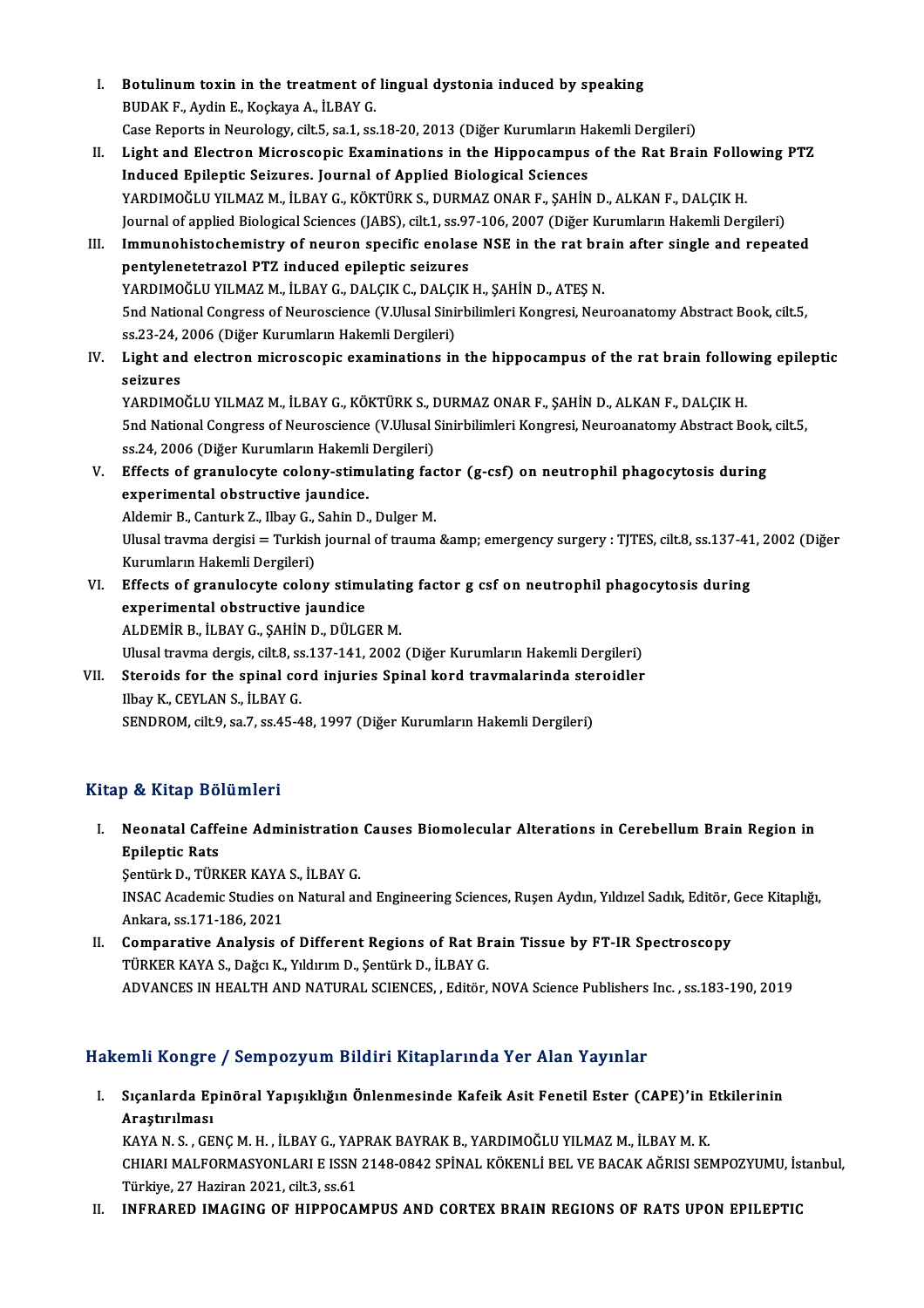|       | <b>SEIZURES</b>                                                                                                                                                                                                   |
|-------|-------------------------------------------------------------------------------------------------------------------------------------------------------------------------------------------------------------------|
|       | TÜRKER KAYA S., İLBAY G., HUCK C.                                                                                                                                                                                 |
|       | IV. INTERNATIONAL ISTANBUL SCIENTIFIC RESEARCH CONGRESS, İstanbul, Türkiye, 2 - 04 Nisan 2021, cilt.1,<br>ss 233-234                                                                                              |
| III.  | Analysis of rat blood plasma after acute epileptic seizures by infrared spectroscopy                                                                                                                              |
|       | TÜRKER KAYA S., İLBAY G.<br>IV. International Scientific and Vocational Studies-Science and Health, Türkiye, 7 - 10 Kasım 2019                                                                                    |
| IV.   | 6 Aylık Wistar Ve WAG/Rij (Absans Epilepsili) sıçanların beyin bokularının FT-IR spektroskopisi ile<br>karşılaştırılması olarak incelenmesi                                                                       |
|       | DAĞCI K, İLBAY G., TÜRKER KAYA S.                                                                                                                                                                                 |
|       | 24. Ulusal Biyoloji kongresi, Türkiye, 10 - 14 Eylül 2018                                                                                                                                                         |
| V.    | Kafeinin Sıçan Beyni Hipokampüs Ve Serebellum Bölgelerinde Meydana Getirdiği Moleküler                                                                                                                            |
|       | Değişikliklerin FT-IR Spektroskopisiyle İncelenmesi                                                                                                                                                               |
|       | Şentürk D., Türker-Kaya S., İlbay G.                                                                                                                                                                              |
|       | 24. Ulusal Biyoloji Kongresi, Manisa, Türkiye, 10 Eylül 2018, ss.119                                                                                                                                              |
| VI.   | Tonik-klonik epileptik nöbetlerin sıçan sağ ve sol beyin hemisferlerindeki etkilerinin FT-IR                                                                                                                      |
|       | spektroskopisi ile incelenmesi                                                                                                                                                                                    |
|       | Yıldırım D., Türker-Kaya S., İlbay G.                                                                                                                                                                             |
|       | 24. Ulusal Biyoloji Kongresi, Manisa, Türkiye, 10 Eylül 2018, ss.113                                                                                                                                              |
| VII.  | SCIATALGIA CAUSED BY EPIDURAL AIR AFTER EXTRADURAL SPINAL MASS EXCISION: A CASE                                                                                                                                   |
|       | <b>REPORT</b>                                                                                                                                                                                                     |
|       | MALÇOK Ü. A., ÇAKLILI M., İLBAY G., İLBAY M. K.                                                                                                                                                                   |
|       | Servikal ve Torakal Dejenarif Omurga Sempozyumu, Türkiye, 21 - 24 Eylül 2017                                                                                                                                      |
| VIII. | Investigation of Age-Related Effects of Absence Seziures: an FTIR study                                                                                                                                           |
|       | TÜRKER KAYA S., İLBAY G.                                                                                                                                                                                          |
|       | International Conference on Biochemistry and Molecular Biology, Munich, Almanya, 3 - 05 Nisan 2017                                                                                                                |
| IX.   | Investigation of the effects of different epileptic activities on cell membrane proteins reveals                                                                                                                  |
|       | diagnostic information                                                                                                                                                                                            |
|       | Turker S., Severcan M., İlbay G., Severcan F.                                                                                                                                                                     |
| X.    | 12th International Congress on Aminoacids, Peptides and Proteins, Beijing, Çin, 01 Ağustos 2011, cilt.41, ss.28<br>The side-effects of convulsive epileptic seizures and Carbamazepine therapy on bone tissues of |
|       | genetically-induced epileptic rats: An FTIR imaging and biomechanical study                                                                                                                                       |
|       | Garip S., EVIS Z., İLBAY G., Boskey A. L., Severcan F.<br>Experimental Biology Meeting 2011, Washington, Kiribati, 9 - 13 Nisan 2011, cilt.25                                                                     |
| XI.   | Genetik Olarak İndüklenmiş Epilepsinin Moleküler Etkilerin FTIR spektroskopisi ile İncelenmesi                                                                                                                    |
|       | Türker Görgülü S., İlbay G., Severcan F.                                                                                                                                                                          |
|       | 20. Ulusal Biyofizik Kongresi Özet Kitabı, Mersin, Türkiye, 22 Ekim 2008, cilt.1, ss.51-52                                                                                                                        |
| XII.  | Discrete Wavelet Transform for Analysis of Spike-Wave Discharges in Rats                                                                                                                                          |
|       | Uebeyli E. D., Ilbay G., ŞAHİN D., ATEŞ N.                                                                                                                                                                        |
|       | 30th Annual International Conference of the IEEE-Engineering-in-Medicine-and-Biology-Society, Vancouver,                                                                                                          |
|       | Kanada, 20 - 24 Ağustos 2008, ss 4680-4681                                                                                                                                                                        |
| XIII. | The investigation of early molecular consequences of chemically induced epileptic activity                                                                                                                        |
|       | Gorgulu S. T., Kara N., Gunes Z., Ates N., Ilbay G., Severcan F.                                                                                                                                                  |
|       | 60th Annual Meeting of the American-Epilepsy-Society, California, Amerika Birleşik Devletleri, 1 - 05 Aralık 2006,                                                                                                |
|       | cilt 47, ss 234                                                                                                                                                                                                   |
| XIV.  | An FTIR approach to investigate molecular changes induced by epilepsy                                                                                                                                             |
|       | TÜRKER KAYA S., ATEŞ N., İLBAY G., güneş z., Kara N., SEVERCAN F.                                                                                                                                                 |
|       | WSEAS TRANSACTIONS on BIOLOGY and MEDICINE, Yunanistan, 20 - 22 Eylül 2005, cilt.2, ss.355-358                                                                                                                    |
| XV.   | Epilepsinin hücre membranı üzerine etkisi                                                                                                                                                                         |
|       | Turker Gorgulu S., İlbay G., Severcan F.<br>IV. Ulusal Sinirbilimleri Kongresi, Türkiye, 29 Mart 2005, cilt.4, ss.6-7                                                                                             |
|       |                                                                                                                                                                                                                   |